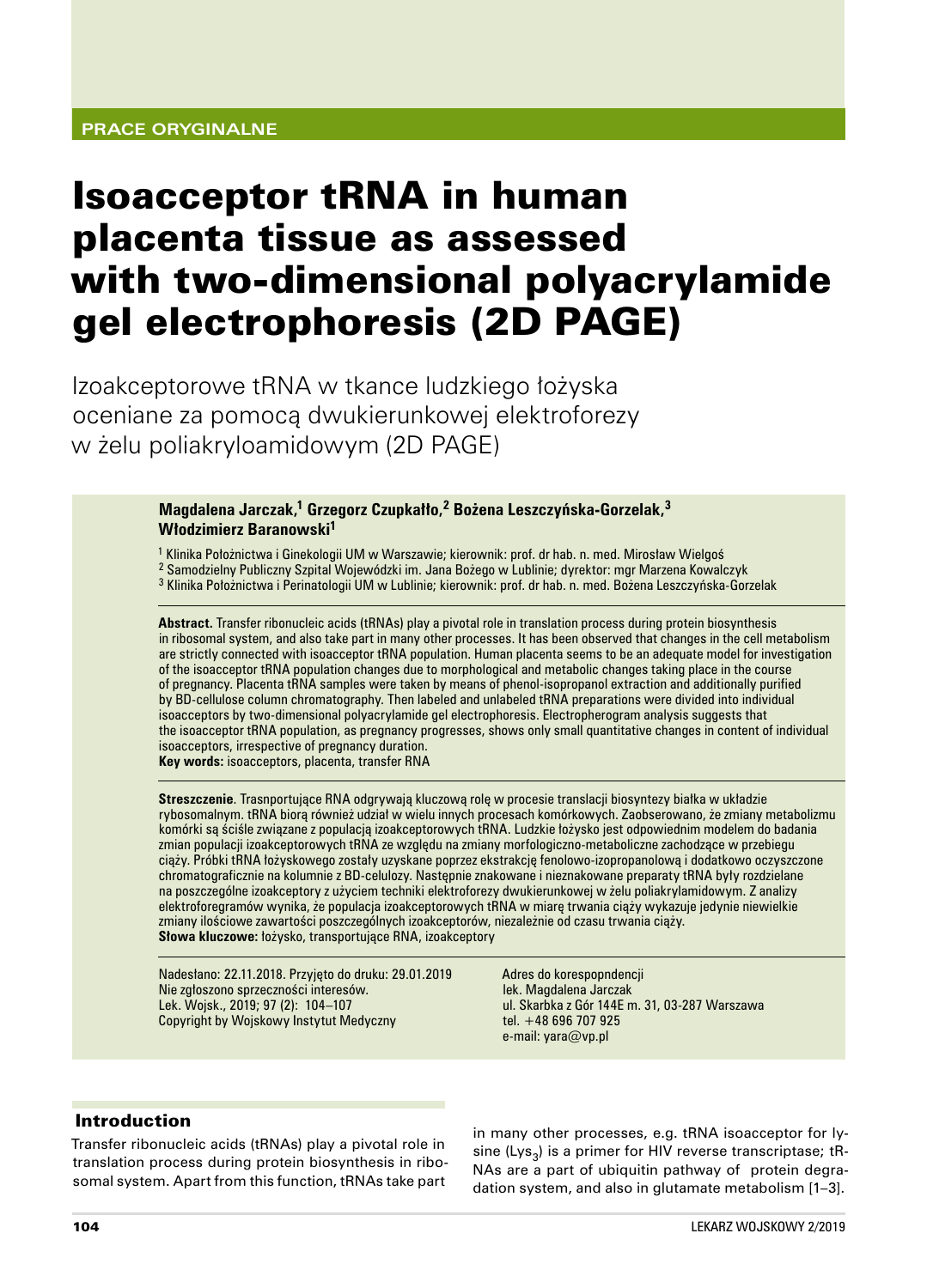

**Figure 1.** PAGE first dimension electrophoretic patterns of tRNA placental samples from different period of pregnancy **Rycina 1.** Elektroforegram pierwszego kierunku łożyskowych próbek tRNA z różnych okresów ciąży

It was previously observed that highly proliferating cells exhibited changes toward tRNA hypomodification [4]. It is believed that these changes are strictly connected with adaptation of tRNA isoacceptors population to specific type of metabolism in proliferating tissues [4,5].

Human placenta tissue seems to be an adequate model for investigation of tRNA isoacceptors population changes starting from early to late stage of pregnancy. Additionally, it was observed previously that term placenta tRNA exhibits unusual deficiency of modified purine base – queuine [6]. Therefore, we undertook our studies to find differences, if any, in pattern of placental tRNA isoacceptors in the second and third trimester of pregnancy.

#### **Material**

Human placenta tissues from the second trimester of pregnancy were obtained after late spontaneous abortions caused by cervical incompetence, fetus malformations or uterine abnormalities (bicornual uterus). Third trimester placenta tissues were taken after preterm de‑ livery caused by factors different than placental factors (premature rupture of the membrane, uterine preterm contractility) and other factors leading to spontaneous

preterm delivery with no placental pathology. All samples were collected by the clinical staff at the Department of Perinatology and at the Department of Gynecological Surgery, University School of Medicine, Lublin, and at the Department of Obstetrics and Gynecology at County Hospital in Bełżyce.

#### Methods

Immediately after delivery, 10–20 gram samples of placenta tissues were washed in ice‑cold 0.9% sodium chlo‑ ride solution to remove blood, quickly immersed in liquid nitrogen and stored at -80°C until further processing, but no longer than for 4 weeks. Crude tRNA samples were obtained using phenol-isopropanol method described previously by Sein et al. [7] Additional purification by DEAE‑52 column chromatography was necessary in order to remove oligonucleotides, DNA fragments and traces of phenol. Total tRNA samples (15 mg) were labeled at 3'end using nucleotidyltransferase (CCAse - kindly provided by Dr. Pierre Guillemaut, IBMP, Strasbourg, France) and <sup>32</sup>P a-ATP (Amersham, United Kingdom). Labeled and unlabeled (50mg) tRNA samples were mixed and tRNA isoacceptor patterns were obtained using two‑dimensional polyacrylamide gel electrophoresis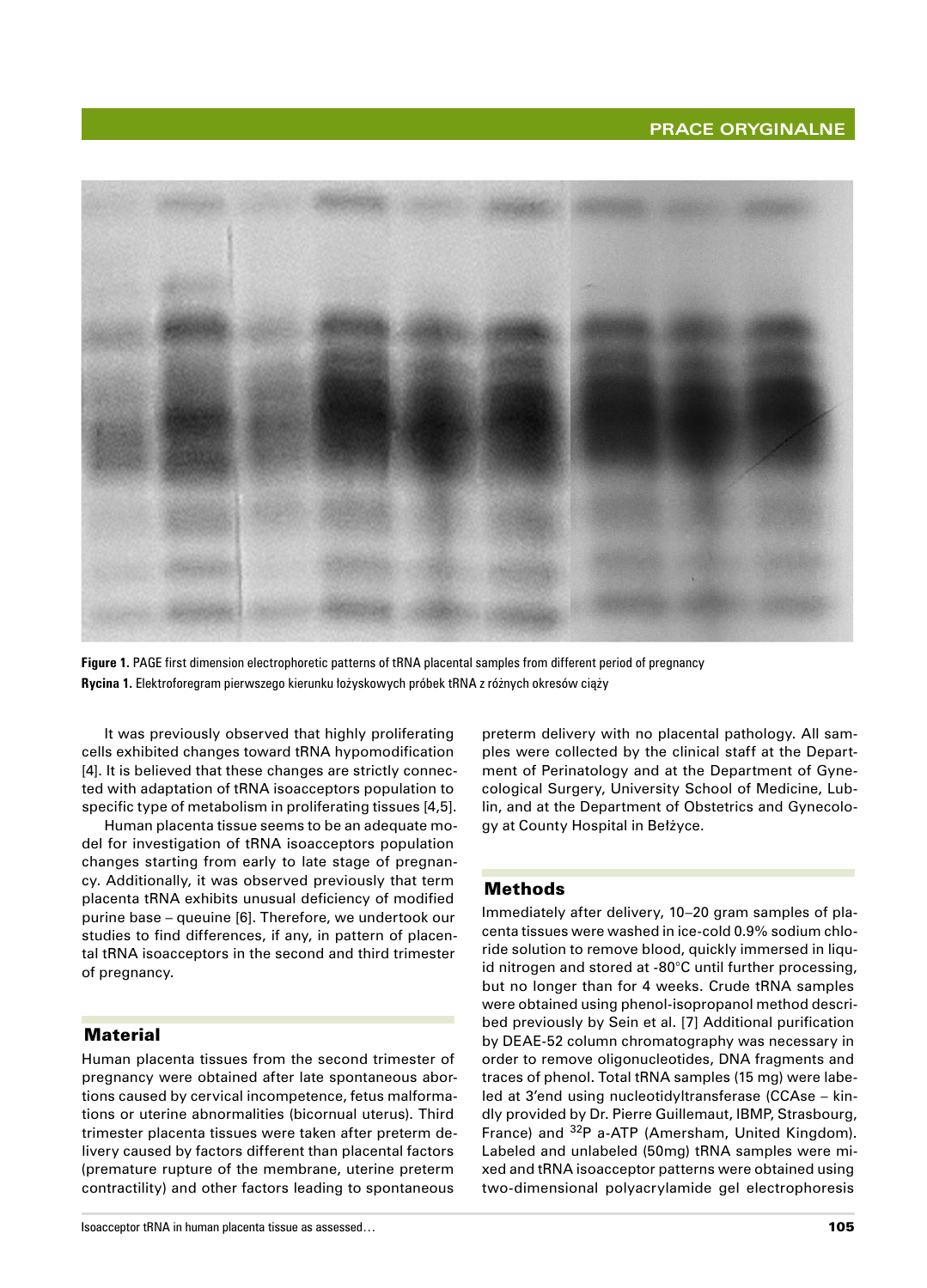#### **Prace oryginalne**





32 weeks



**Figure 2.** 2D PAGE electrophoret‑ ic pattern of tRNA isoacceptors in placenta tissues at 19 weeks

**Rycina 2**. 2D PAGE elektrofo‑ regram izoakceptorów tRNA w tkankach łożyska z 19. tygodnia ciąży

**Figure 3.** 2D PAGE electrophoret‑ ic pattern of tRNA isoacceptors in placenta tissues at 24 weeks

**Rycina 3.** 2D PAGE elektrofo‑ regram izoakceptorów tRNA w tkankach łożyska z 24. tygodnia ciąży

**Figure 4.** 2D PAGE electrophoret‑ ic pattern of tRNA isoacceptors in placenta tissues at 32 weeks **Rycina 4**. 2D PAGE elektrofo‑ regram izoakceptorów tRNA w tkankach łożyska z 32. tygodnia ciąży

**Figure 5.** 2D PAGE electrophoret‑ ic pattern of tRNA isoacceptors in placenta tissues at 40 weeks

**Rycina 5.** 2D PAGE elektrofo‑ regram izoakceptorów tRNA w tkankach łożyska z 40. tygodnia ciąży

(2D PAGE by methods described by Fradin et al.) [8]. For the first dimension, 10% polyacrylamide gel (PAG) in se‑ midenaturating conditions (4M urea) was used, whereas for the second dimension, 20% PAG and 7M urea were applied. All electrophoretic procedures were conducted at 4°C and 400 Volts. The duration of electrophoresis was monitored using bromophenol blue and xylene cyanol as markers of tRNA migration. Gels were stained using methylene blue solution and autoradiographed (Fuji film) within 6 to 8 hours at room temperature.

#### Results and discussion

In the first dimension of the electrophoresis we have obtained approximately 12 fractions located within 4S area along 6 cm of the gel for all samples (fig. 1). In second dimension for labeled material we were able to obtain nearly 40 well separated spots representing particular tRNA cluster of isoacceptors (fig. 2). Using "cold" (unla‑ beled) tRNA samples only 25 spots were clearly visible in the gels. These 25 spots detected by staining with

methylene blue, were completely and strictly superpositioned to labeled tRNA isoacceptors.

We did not find any distinct differences among tRNA samples taken from particular weeks of gestation. However, it could be observed that minimal quantitative differences (as far as the amount of tRNA isoacceptor is concerned) exist between tRNA isoacceptors population, irrespective of the advancement of gestation. Probably, this reflects individual fluctuations in tRNA patterns. It seems very reasonable that molecular maturation of placental tissue (in term of tRNA modification) is established at the beginning of the second trimester of gestation, when trophoblastic tissue is matured to placenta. After this point of time, normal metabolism of placenta tissue is already established and is independent of ageing. However, further investigations are necessary to extend these observations to trophoblastic tissue, which is very dynamic in its structure changing (maturation), as well as in its functions (oncofetal proteins production, steroidogenesis).